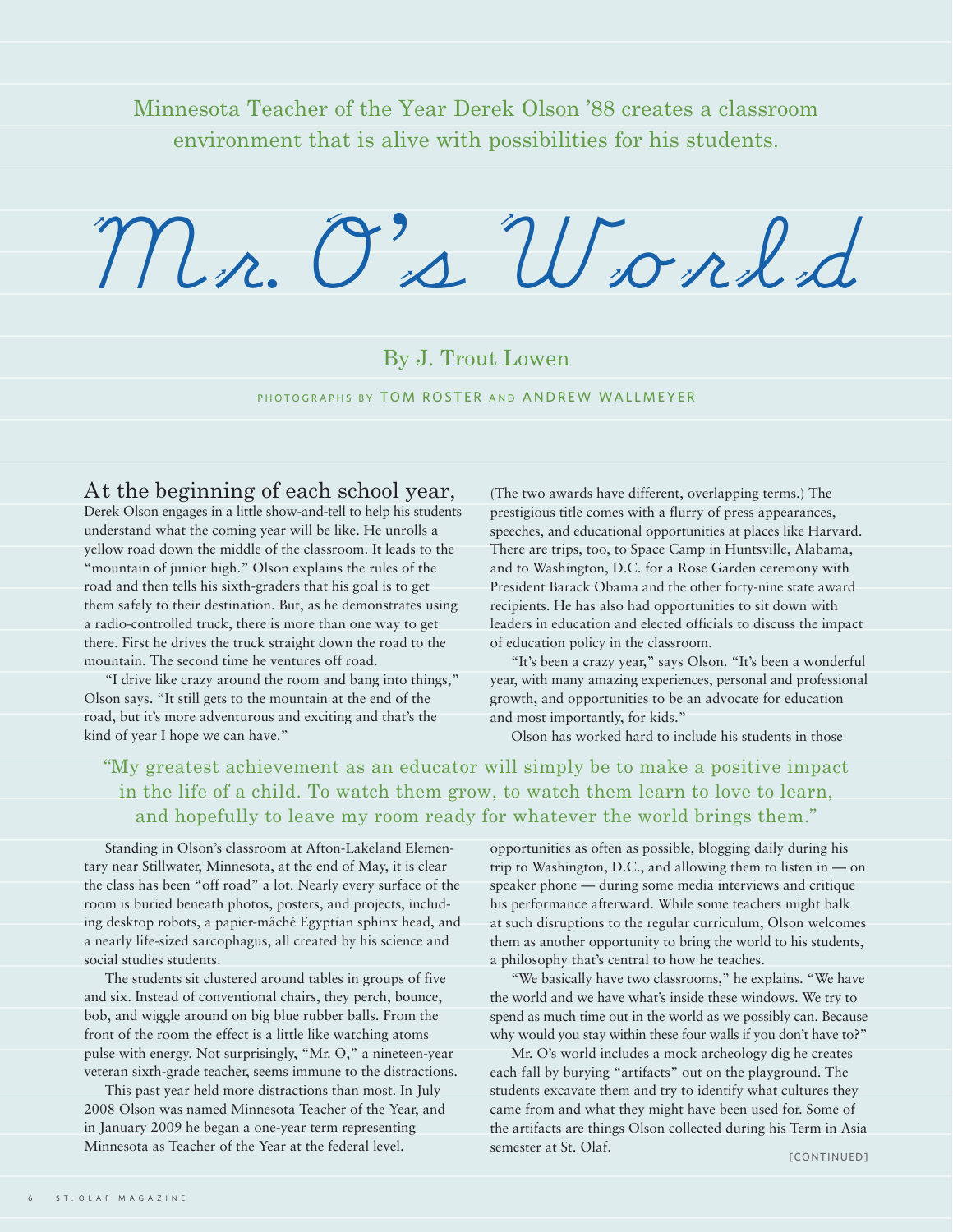Derek Olson '88 was named Minnesota Teacher of the Year in July 2008, and in January 2009 he began a one-year term representing Minnesota as Teacher of the Year at the federal level.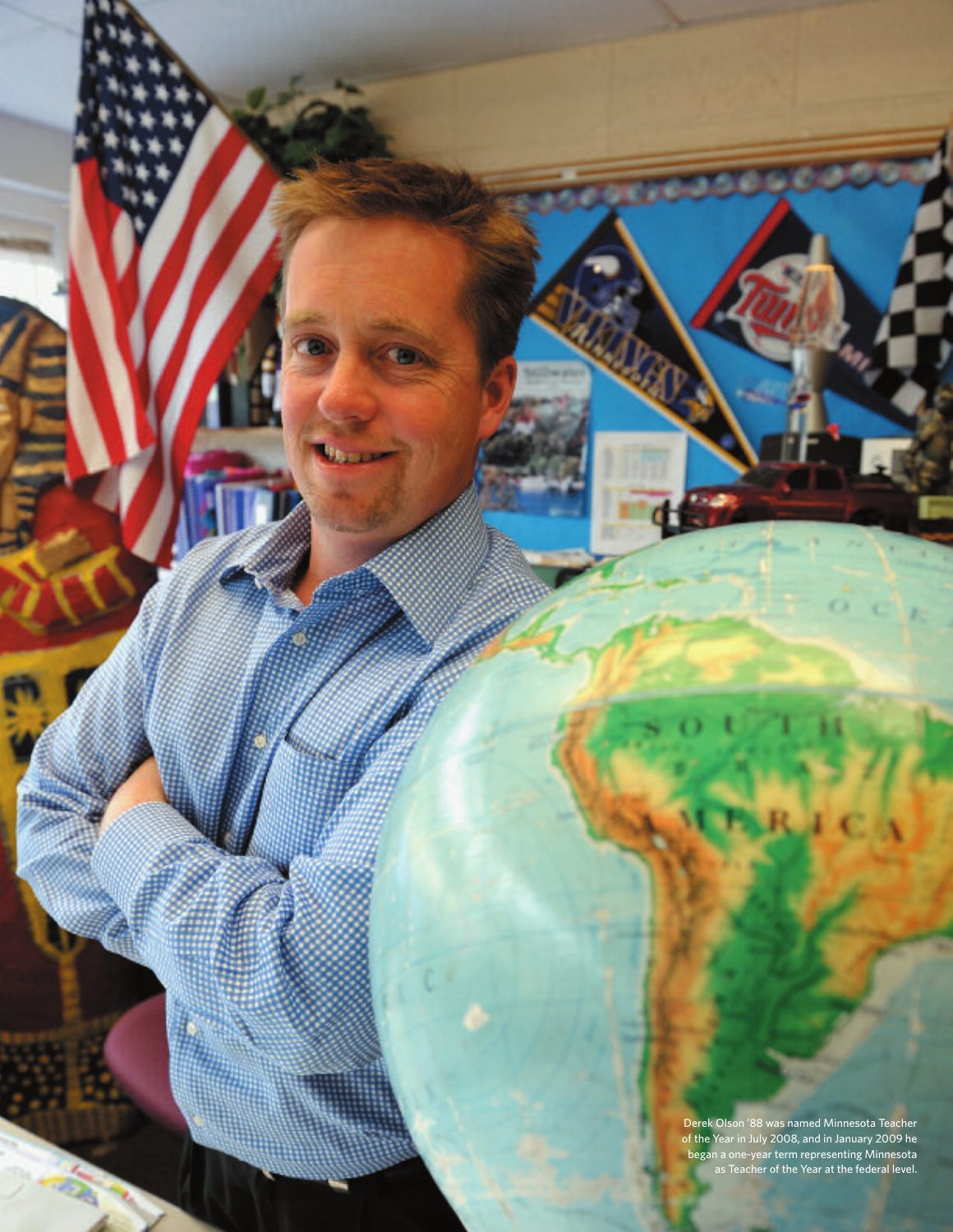

While studying the Middle Ages, Olson's students hosted a festival for students, teachers, and parents, making costumes and acting out roles as serfs, merchants, and feudal lords. As part of a science unit, they worked in groups to design and build computer-guided robots capable of traveling and shooting a ping-pong ball through a hoop.

"For me, a good teacher isn't only one who has high test scores every year," he says. "A good teacher is one who brings [his or her] students through a tremendous amount of growth."

#### A Life-Changing Experience

Olson credits his St. Olaf professors and study-abroad experience for igniting his curiosity about the world as well as his passion for teaching. Neither was exactly on his radar in his first years at St. Olaf, where he majored in economics. "My 'sort of' life goal was to get a job and make a lot of money," he says. "Fortunately, I had an opportunity to participate in the Far East program, which changed my life in many ways."

After an Interim of Interdisciplinary French Studies in France, Olson was eager to expand his comfort zone even further and take advantage of a broader international studies program. He spent a semester senior year on Term in Asia, studying in Thailand and traveling with other Oles in Taiwan, Hong Kong, Tibet, and Japan. As part of the program

the students had an opportunity to visit two orphanages. One day in Hong Kong still stands out in Olson's memory. "We spent a day in an orphanage and worked with these kids, many of whom were from Vietnam. And my heart just went out to them in a way I hadn't experienced before," he recalls.

A photo of one of those orphans, a boy named Vincent, still hangs on Olson's wall at home. "It's a reminder: Don't forget why you're doing what you do. Don't stray from the roots of it. This is not just a job, it's your calling," he explains.

Olson considers these experiences as critical not only to his being able to gain a better global perspective but also "my place in it — as a teacher and an ambassador for public education."

Olson strives to positively impact the lives of his own students, much like the professors who shaped his teaching

"I can't imagine having any more fun at work than I do. Sometimes people ask, 'How can you have the patience for twelveyear-olds?' I think the key is that I realize that acting twelve is the job description of a twelve-year-old. It's when adults act twelve that I don't have much patience."